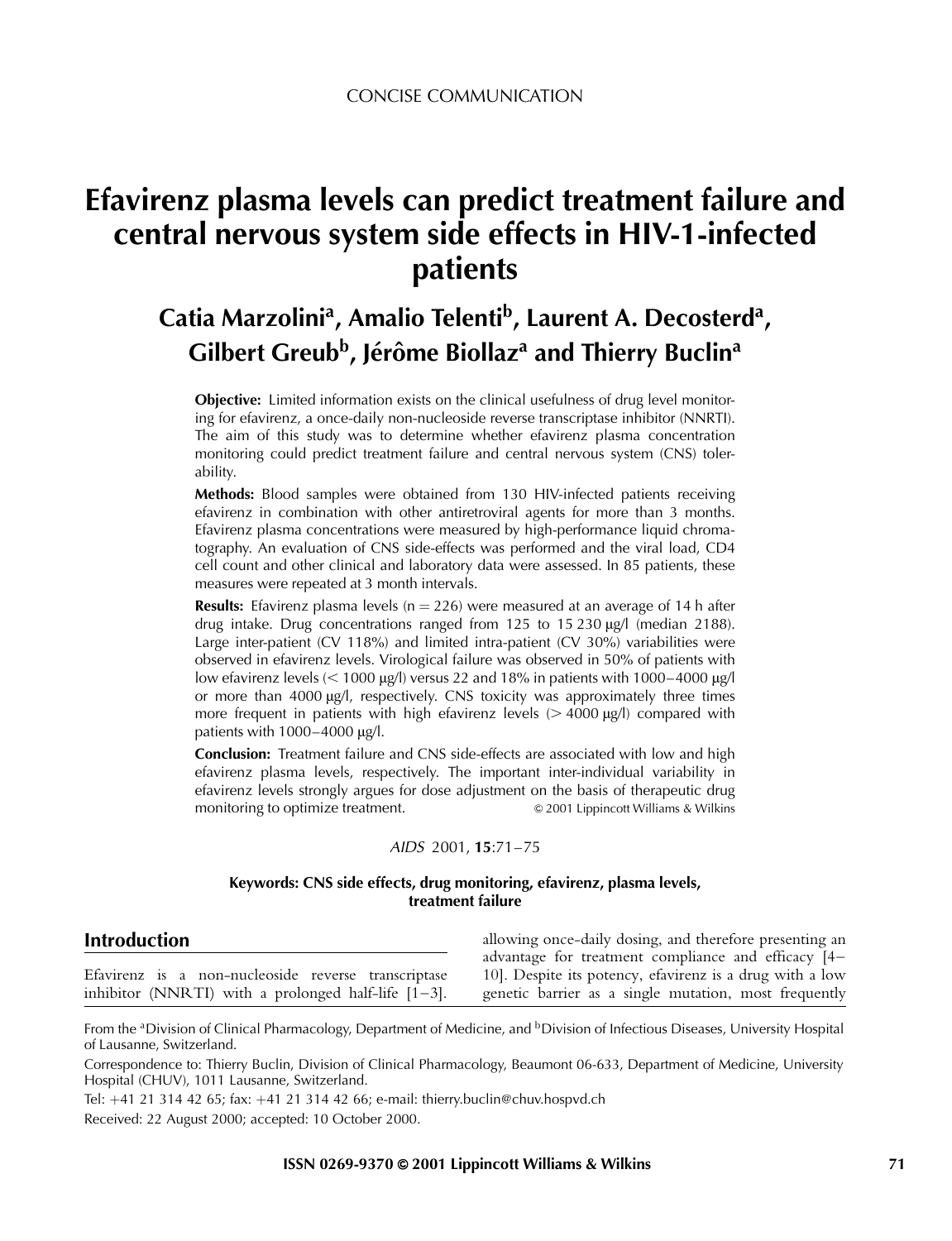K103N in the reverse transcriptase gene, and induces a high level of phenotypic resistance [\[3\]](#page-3-0). The emergence of efavirenz-resistant mutants is likely to be facilitated by repeated exposure to subtherapeutic drug levels. Treatment failure seems to be more frequent in patients with low efavirenz trough levels, compared with those with high levels ( $> 1100 \mu g/l$ ) [\[11\]](#page-4-0). Moreover, 20– 40% of patients receiving efavirenz have central nervous system (CNS) side-effects [\[12\]](#page-4-0). CNS disturbances range from dizziness to hallucinations, including frequent nightmares, dreams and insomnia [\[1,2\].](#page-3-0) The symptoms are usually mild to moderate in severity, and are reported to subside progressively over a few weeks after the initiation of efavirenz therapy [\[13\].](#page-4-0) Nevertheless, efavirenz is discontinued in 4% of patients because of the severity or persistence of such adverse effects [\[14\]](#page-4-0).

As pharmacological differences among patients introduce wide heterogeneity in the response to antiretroviral therapy [\[15\]](#page-4-0), monitoring of the drug levels could be useful in the clinical management of HIV disease [\[16\]](#page-4-0). Whereas this could apply to efavirenz, no evaluation of the target concentrations to be reached to ensure treatment success and toxicity avoidance has yet been reported. The aims of this study were to evaluate the inter- and intra-patient variability, to assess the influence of various factors on efavirenz disposition, and to explore the relationship between treatment failure or CNS side-effects and efavirenz plasma concentrations, by measuring plasma concentrations of efavirenz in field conditions.

## Materials and methods

Patients were recruited at the outpatient HIV clinic at the university hospital of Lausanne, Switzerland, from January 1999 to June 2000. The study was approved by the local Ethics Committee. HIV-positive individuals treated for at least 3 months with efavirenz 600 mg a day in combination with other antiretroviral agents were included.

As efavirenz is generally administered at bedtime to improve its tolerability  $[1]$ , it is difficult to determine trough levels in an outpatient setting. Blood samples were thus taken during the day, between 8 and 20 h post-dosing, at the patient's convenience. A blood sample (5 ml) was collected into lithium heparin Monovettes (Sarstedt, Nümbrecht, Germany). Plasma was isolated by centrifugation, viro-inactivated in a water bath at  $60^{\circ}$ C for  $60$  min and stored at  $-20^{\circ}$ C until analysis. Plasma efavirenz levels were determined by reverse-phase high-performance liquid chromatography according to a validated method [\[17\]](#page-4-0), enabling the simultaneous quantification in plasma of HIV protease inhibitors (PI) and efavirenz.

Concomitant medications at the time of sample collection were recorded. A standardized evaluation of CNS side-effects (insomnia, dizziness, headache, faint) was performed, together with the determination of viral load, CD4 cell count and other clinical and laboratory variables. These measures were repeated at 3 month intervals for a subset of patients.

The efavirenz concentration results and the viral load values were log transformed. Associations with discrete factors (patient, sex, PI, CNS toxicity) were explored using one-way analysis of variance, whereas linear regression was used for continuous covariates (viral load, body mass index, efavirenz treatment duration, sampling time, CD4 cell count). The predictive value of efavirenz concentrations for viral suppression (Amplicor test, level of detection 400 copies/ml and modified ultrasensitive method, level of detection  $<$  20 copies/ml; Roche Diagnostics, Basel, Switzerland) or CNS adverse effects was assessed by logistic regression analysis.

### Results

The plasma level of efavirenz was determined at midinterval in  $130$  patients (93 men) aged  $23-74$  years, treated either with a combination therapy of two nucleosidic reverse transcriptase inhibitors (NRTI) or PI with or without NRTI. The most frequent NRTI and PI combined with efavirenz were zidovudine, lamivudine and nelfinavir, respectively. The blood sampling occurred between 3 and 18 months after the initiation of efavirenz treatment (average 8 months). Eighty-five patients provided two to eight samples at 3 month intervals. In total, 226 drug levels were determined. Patients and treatment characteristics, laboratory values, CNS toxicity and range of efavirenz plasma levels are summarized in [Table 1.](#page-2-0)

Drug concentrations ranged from 125 to 15 230  $\mu$ g/l (median  $2188 \mu g/l$ ). The average (SD) sampling time interval was  $14.0 \pm 2.7$  h after dose intake. The efavirenz levels were only slightly influenced by the sampling time, which explained only 3% of the total variance  $(P = 0.006)$  in accordance with the long plasma halflife reflected in the small log-linear slope  $(0.055 h^{-1})$ (Fig. [1a](#page-2-0)). The repeated determinations performed in 85 patients revealed a low intra-patient variability [coefficient of variation (CV) 30%] over 3 month intervals, whereas inter-patient variability was much larger (CV 118%), accounting for 90% of the total variance.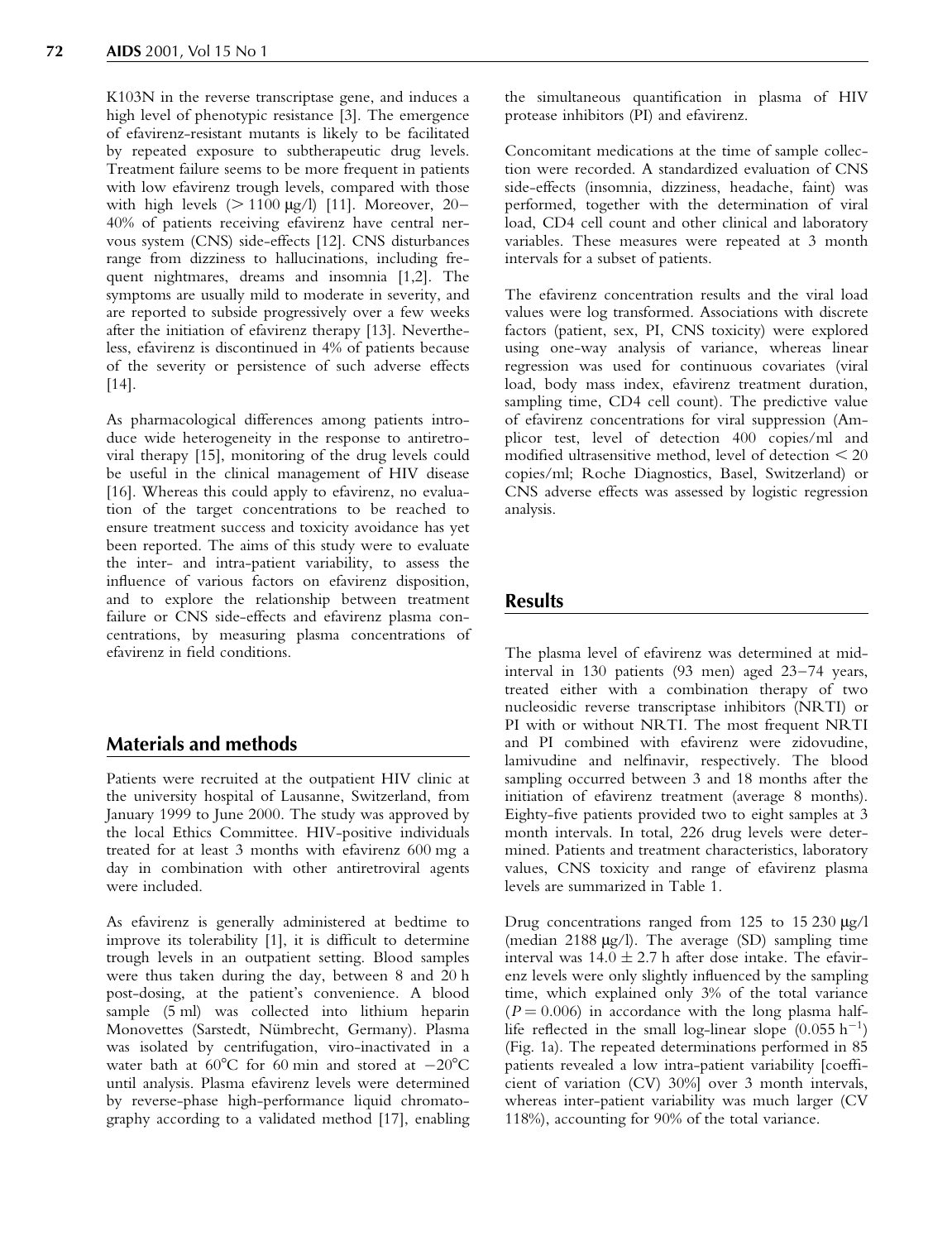<span id="page-2-0"></span>

|  |  |  |  |  |  |  |  |  |  |  |  |  | <b>Table 1.</b> Analysis per patient and per sample according to efavirenz concentration level. |  |  |  |  |
|--|--|--|--|--|--|--|--|--|--|--|--|--|-------------------------------------------------------------------------------------------------|--|--|--|--|
|--|--|--|--|--|--|--|--|--|--|--|--|--|-------------------------------------------------------------------------------------------------|--|--|--|--|

|                                                             |                      | Efavirenz concentration              |                                  |                           |        |  |  |  |
|-------------------------------------------------------------|----------------------|--------------------------------------|----------------------------------|---------------------------|--------|--|--|--|
| Analysis per patient                                        |                      | $< 1000 \,\mathrm{µg/l}$<br>$n = 10$ | $1000 - 4000 \mu g$<br>$n = 103$ | $>$ 4000 µg/l<br>$n = 17$ | Ρ      |  |  |  |
| Sex                                                         | Male $(\% )$         | 5(50)                                | 74 (72)                          | 14(82)                    | 0.20   |  |  |  |
| Age (years)                                                 | Mean $\pm$ SD        | $43 \pm 12$                          | $40 \pm 10$                      | $40 \pm 9$                | 0.61   |  |  |  |
| BMI $(kg/m2)$                                               | Mean $\pm$ SD        | $23 \pm 2$                           | $23 \pm 3$                       | $23 \pm 3$                | 0.90   |  |  |  |
| Efavirenz duration (months)                                 | Mean $\pm$ SD        | $11 \pm 3$                           | $8 \pm 4$                        | $8 \pm 3$                 | 0.20   |  |  |  |
| PI co-administration                                        | Yes $(\% )$          | 4(40)                                | 29(28)                           | 7(41)                     | 0.45   |  |  |  |
| CD4 cell count $(\times 10^6$ /l)                           | Mean $\pm$ SD        | $259 \pm 222$                        | $420 \pm 246$                    | $348 \pm 171$             | 0.08   |  |  |  |
| Viral load (copies/ml)<br>Viral failure $(> 400$ copies/ml) | Geometric mean (CV%) | 1878 (6966)                          | 166 (1661)                       | 110 (1691)                | 0.035  |  |  |  |
| CNS toxicity                                                | Yes $(\% )$          | 5(50)                                | 23(22)                           | 3(18)                     | 0.12   |  |  |  |
|                                                             | Yes $(\% )$          | $\Omega$                             | 9(9)                             | 4(24)                     | 0.093  |  |  |  |
| Analysis per sample                                         |                      | $n = 19$                             | $n = 180$                        | $n = 27$                  |        |  |  |  |
| CD4 cell count $(\times 10^6$ /l)                           | Mean $\pm$ SD        | $233 \pm 195$                        | $437 \pm 251$                    | $335 \pm 158$             | 0.0005 |  |  |  |
| Viral load (copies/ml)                                      | Geometric mean (CV%) | 1187 (5241)                          | 134 (1534)                       | 102 (1378)                | 0.005  |  |  |  |
| Viral failure $(>400$ copies/ml)                            | Yes $(\% )$          | 10(53)                               | 40(22)                           | 5(19)                     | 0.01   |  |  |  |
| CNS toxicity                                                | Yes $(\% )$          | $\Omega$                             | 11(6)                            | 6(22)                     | 0.005  |  |  |  |

BMI, Body mass index; CNS, central nervous system; CV, coefficient of variation.



Fig. 1. (a) Efavirenz plasma concentration versus time in 171 determinations in 99 patients with viral suppression under efavirenz 600 mg a day. — Average trend;  $-$  95% confidence intervals. (b) Predictive value of efavirenz concentration for the probability of viral suppression  $\overline{(-)}$  and central nervous system adverse effects  $(-)$ . Both the observed frequency in predefined concentration ranges (stepped lines) and the fitted logistic regression model (curves) are indicated. An optimal range is proposed between 1000 and 4000  $\mu$ g/l.

Among the covariates tested to explain the pharmacokinetic variability of efavirenz, neither sex, age, or body mass index influenced efavirenz plasma levels. Data gathered from the 40 patients receiving efavirenz in combination with a PI indicated that this co-medication did not influence efavirenz plasma levels.

Viral load values ranged from 20 to over 379 000 copies/ml; 76% had viral load levels below 400 copies/ml. A significant inverse correlation was found between efavirenz levels and viral load in this heterogeneous group of patients. Indeed, virological failure was observed in five out of  $10$  (50%) patients with low  $(< 1000 \text{ µg/l})$  efavirenz levels and in 23 out of 103 (22%) and three out of 17 (18%) with 1000-4000  $\mu$ g/l or over 4000  $\mu$ g/l, respectively. The CD4 cell count ranged from 6 to  $1145 \times 10^6$  cells/1 (median 376).

Thirteen patients (10%) had sustained adverse effects. CNS toxicity was observed in four out of 17 (24%) patients with high ( $>$  4000  $\mu$ g/l) efavirenz levels and in nine out of 103 (9%) with  $1000-4000$  µg/l. A range of mid-interval drug levels  $(1000-4000 \mu g/l)$  was proposed according to observed drug levels, toxicity and efficacy in viral suppression. This is expressed in the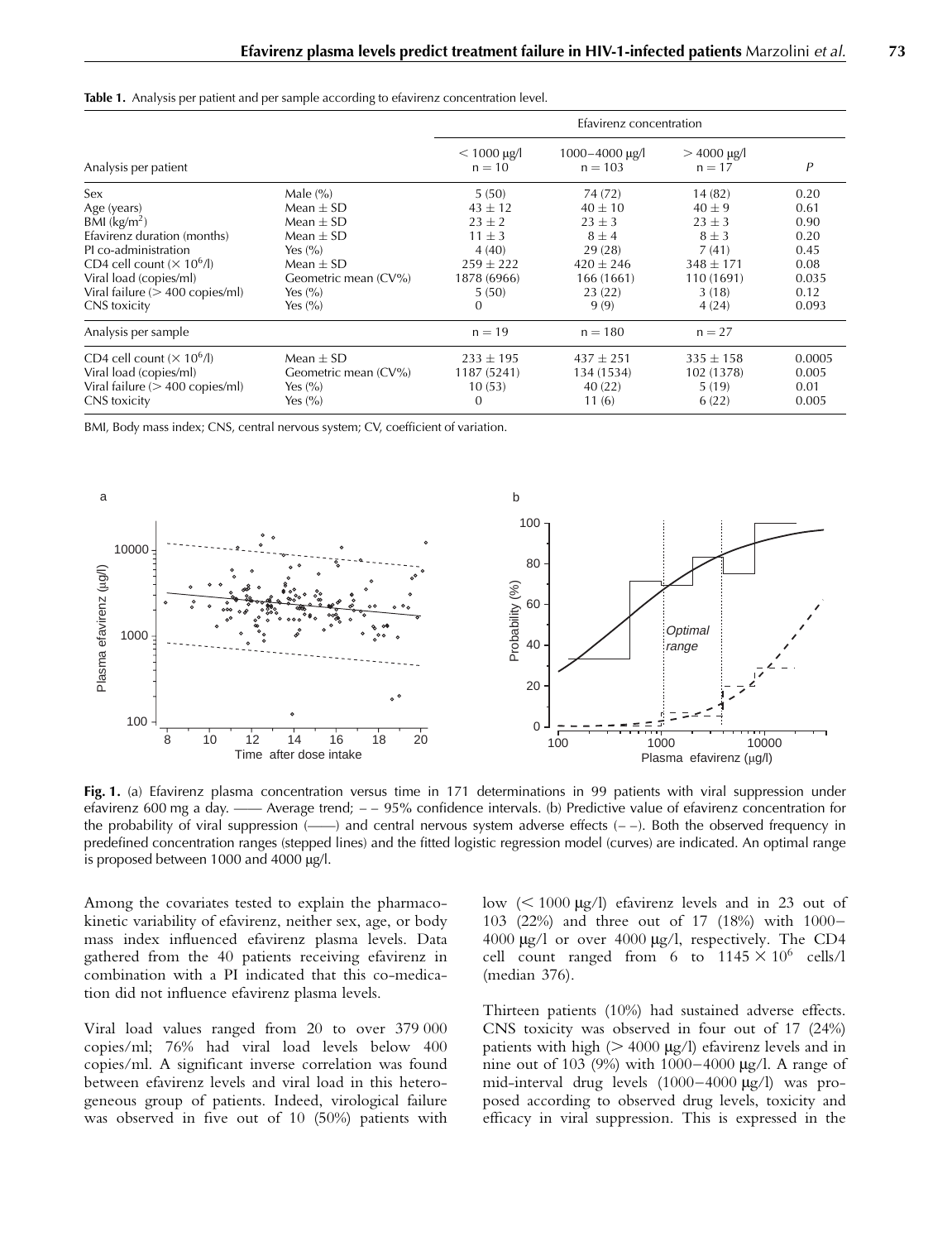<span id="page-3-0"></span>predictive value of efavirenz concentration for the probability of viral suppression and CNS adverse effects (Fig[. 1b](#page-2-0)).

#### **Discussion**

Clinicians are often confronted with treatment failure or side-effects, and are in need of methods to evaluate drug exposure in patients. The large range of concentrations observed underlines the pharmacokinetic differences among patients. The marked inter-patient and low intra-patient variability suggest that a therapeutic drug monitoring (TDM) strategy may be useful for individualizing the treatment. According to Joshi et al. [\[11\]](#page-4-0), trough plasma levels represent an important predictor of virological failure in compliant patients. On the other hand, the trough concentration adequately predicts the extent of drug exposure as expressed by the area under the curve [\[18\]](#page-4-0). However, efavirenz trough sampling is not convenient because the drug is normally given at bedtime. In this study, we demonstrate that, given the long half-life of efavirenz, mid-interval sampling times between 8 and 20 h postdose are feasible without a significant loss of information.

The patients with treatment failure had lower efavirenz concentrations than the non-failure patients. However, the overlap in plasma concentrations between the two groups is large, as previously reported [\[11\]](#page-4-0). One major cause of low plasma levels is non-compliance. Drug level determination could be used for treatment adherence evaluation, because efavirenz has a long half-life. Low levels would thus suggest the omission of several consecutive doses. Nevertheless, one patient in our collective had repeatedly low levels  $(200 \mu g/l)$  despite good compliance. This epileptic patient was on phenobarbital, a known potent inducer of cytochrome CYP 3A4, the enzyme responsible for the metabolism of efavirenz. Other conditions may also be associated with significant pharmacokinetic variations. Our data do not suggest, however, that the co-administration of PI influences the levels of efavirenz as suggested by others [\[18,19\]](#page-4-0), despite sharing a common cytochrome P450 metabolic pathway.

In our study, 10% of patients had persistent CNS sideeffects. Descriptions of CNS adverse effects included light-headedness, feeling faint, dizzy, drunk, `out of control' or restless. A few patients had nightmares, dreams or impaired concentration. Dose splitting did not substantially shorten the duration of symptoms, or reduce their intensity [\[13\]](#page-4-0). However, it has been proposed that a dose-escalating regimen may provide a better tolerance profile, without evidence of decreased antiviral activity in the short term [\[20\]](#page-4-0). We demonstrated that CNS side-effects were more frequent in patients with high drug levels. Tolerance towards this adverse effect improved with time. In one patient, we observed exceptionally high efavirenz levels  $(> 10 000 \mu g/l)$  but all CNS symptoms had disappeared 9 months after the beginning of treatment, despite persisting high efavirenz levels.

Antiretroviral therapy for HIV-1 infection has become more and more complex. The numerous dosing regimens proposed, the associated toxicities, and the potential for drug-drug and food-drug interactions further complicate patient care. Patient non-compliance represents a further problem. In this situation, TDM may represent a valuable tool for the clinician, provided the drug pharmacokinetics have good intra-individual reproducibility, and the circulating levels are predictive of treatment success and tolerability. These conditions are seemingly met by efavirenz, and further studies aimed at validating the clinical usefulness of TDM for individualizing the dosing regimen are warranted. From our exploratory study, a  $1000-4000$   $\mu$ g/l range at middosing interval seems to represent a suitable target for dose individualization, which should be adapted considering the clinical condition of the patient.

### Acknowledgement

The authors thank Natacha Bélaz for excellent technical assistance and the team of the outpatient HIV clinic for data collection.

Sponsorship: This work was supported by a grant from the Swiss National Science Foundation (no. 3344- 062092.00).

#### References

- 1. Sustiva. US prescribing information. DuPont Pharma; 1998.<br>2. Adkins IC. Noble S. Etavirenz. Drugs 1998. 56:1055-1064.
- Adkins JC, Noble S. Efavirenz. Drugs 1998, 56:1055-1064.
- 3. Joly V., Yeni P. Non nucleoside reverse transcriptase inhibitors. AIDS Rev 1999, 1:37±44.
- Katlama C. Review of NNRTIs: today and tomorrow. Int J Clin Pract 1999, Suppl. 103:16-20.
- Bartlett J, Demasi R, Quinn J, et al. Pharmacologic considerations for therapeutic success with antiretroviral agents. 7th Conference on Retroviruses and Opportunistic Infections. San Francisco. January-February 2000 [Abstract 519].
- 6. Gazzard BG. What are the perceived advantages and disadvantages of non-nucleoside reverse transcriptase inhibitors as firstline therapy?  $H/V$  Med 2000, 1:11-14.
- 7. Havlir D, Hicks C, Kahn J, et al. Durability of antiviral activity of efavirenz in combination with indinavir (IDV). 38th Interscience Conference on Antimicrobial Agents and Chemotherapy. San Diego, September 1998 [Poster I-104].
- Staszewski S, Morales-Ramirez J, Tashima K, et al. Efavirenz plus zidovudine and lamivudine, efavirenz plus indinavir, and indinavir plus zidovudine and lamivudine in the treatment of HIV-1 infection in adults.  $N$  Engl J Med 1999, 341:1865-1873.
- Luskin-Hawk R, Cohen C, Lang J, et al. Efavirenz is well tolerated and highly efficacious in combination with the nucleo-